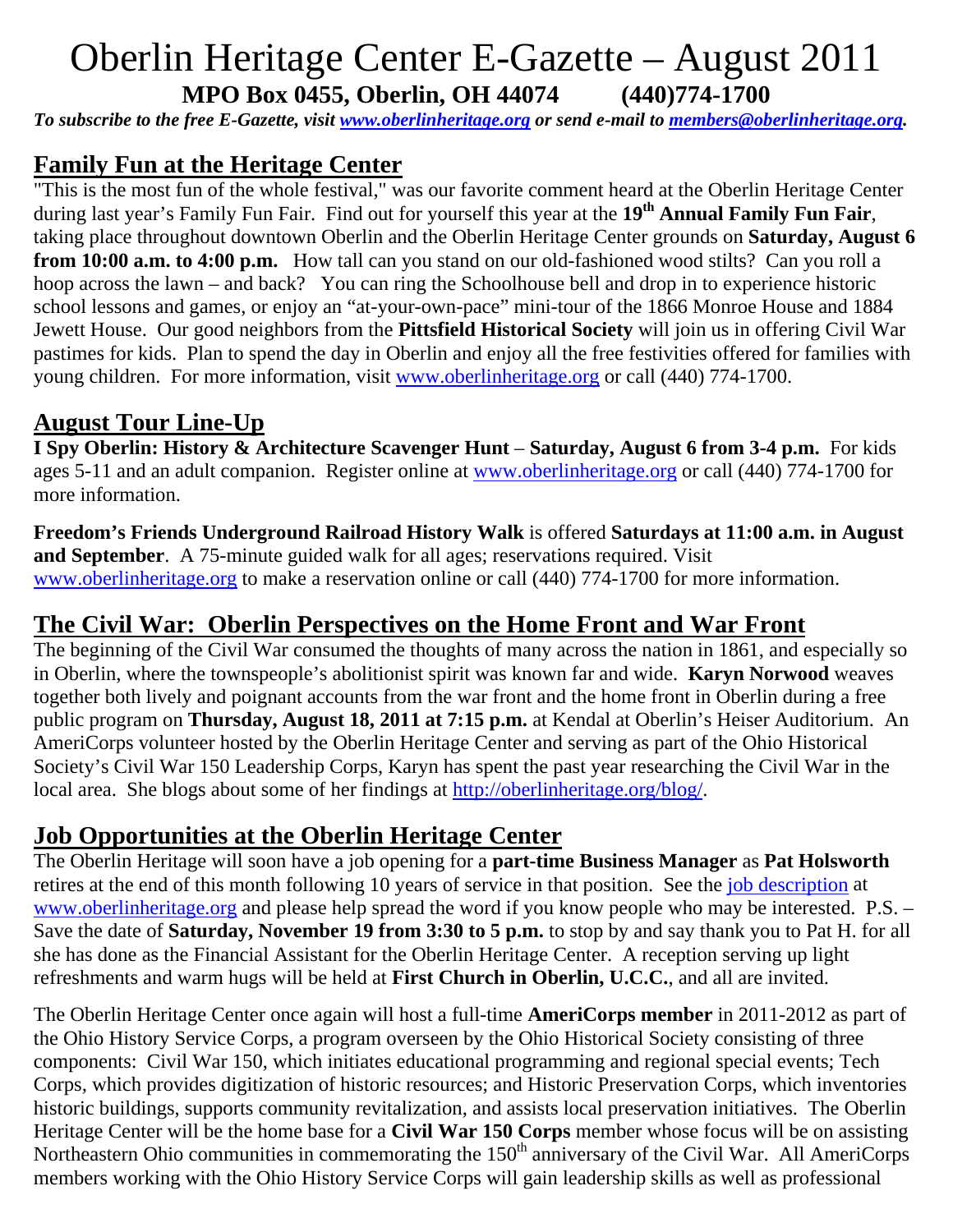development and training, a monthly stipend, health insurance, and upon completion of the program, an additional educational award that can be used for college, graduate school or to pay off existing school loans. Applicants interested in the Oberlin Heritage Center's position, or in any of the other History Service Corps posts created throughout the state of Ohio, can log in and create an account at https://my.americorps.gov to complete an application by September 9, 2011. The term of service is from October 2011 through August 2012. More information is available on the AmeriCorps website or by calling Mary Cannon, AmeriCorps Project Director, at the Ohio Historical Society at 614-297-2392 or sending an e-mail to her at mcannon@Ohiohistory.org.

## **Summer Fun with the City**

This summer the Oberlin Heritage Center is partnering with the **City of Oberlin Recreation Department** to offer history-themed activities at their Playground Program at Prospect Elementary School. One day each week kids ages 6 to 9 years old have listened to a story and then made crafts and played games related to the themes, which so far have included Me, Architecture, Schoolhouse Days, Historic Clothing, and Food (Without a Grocery Store). Big hits so far have been old fashioned outdoor games, the Victorian classic "Hunt the Thimble," being "fashion judges,"and walking around and looking important with a top hat and cane. This six-week collaborative program is supported by a gift from the Nordson Corporation Foundation.

# **Oberlin in the Civil War Bibliography**

AmeriCorps member **Karyn Norwood** also has prepared an annotated bibliography of Oberlin in the Civil War. The extensive list includes a variety of primary and secondary sources, from Henry Chester's personal recollections to official rosters of Ohio units. The Oberlin in the Civil War bibliography may be viewed online and is also available to download at www.oberlinheritage.org.

## **Who's Visiting The Heritage Center?**

Staff and docents have been busy welcoming many people for tours this summer. In addition to walk-in tours offered on-site six times per week (Tuesdays, Thursdays and Saturdays at 10:30 a.m. and 1:30 p.m.) and weekly history walks on Saturday mornings at 11:00, here's a sampling of who else stopped by the Oberlin Heritage Center during the past month: Eight students from the **Bronx Lab School** in New York came to the Little Red Schoolhouse as part of their Underground Railroad bicycle tour from Maysville, Kentucky to northern Ohio. This is the third year that the Heritage Center has been a stop on the 280-mile biking tour. You can read their trip blog at www.blurr.us. Youth from the **Urban League of Greater Cleveland** travelled through time on a Freedom's Friends history walk. Twenty kids from the **Oberlin Boys and Girls Club** forgot about the heat while having fun with stilts and games at the Little Red Schoolhouse.

#### **Welcome New Members**

The Oberlin Heritage Center extends a warm welcome to new members **Jerry & Karen Hottell** (Westlake), **Carter McAdams & Nusha Martynuk** (Oberlin), and **Barbara Percival** (Bethesda, MD). Your membership is important and appreciated! If you like what the Oberlin Heritage Center does to preserve and share the community's nationally significant history, please support the organization by becoming a member. Visit www.oberlinheritage.org to join online or call (440) 774-1700 (members@oberlinheritage.org) to request a membership brochure be sent to you.

#### **Endowment Campaign Update**

The Endowment Fund for History Education is now at **\$48,800** toward our goal of \$400,000. A successful campaign will fully endow the Museum Education and Tour Coordinator staff position, and make the Oberlin Heritage Center less dependent on grant money to do the community educational programming, outreach to schools, and summer camps for children, all of which are such an important part of the organization's mission. Special thanks to **Roger and Fran Cooper** who have stepped up from the